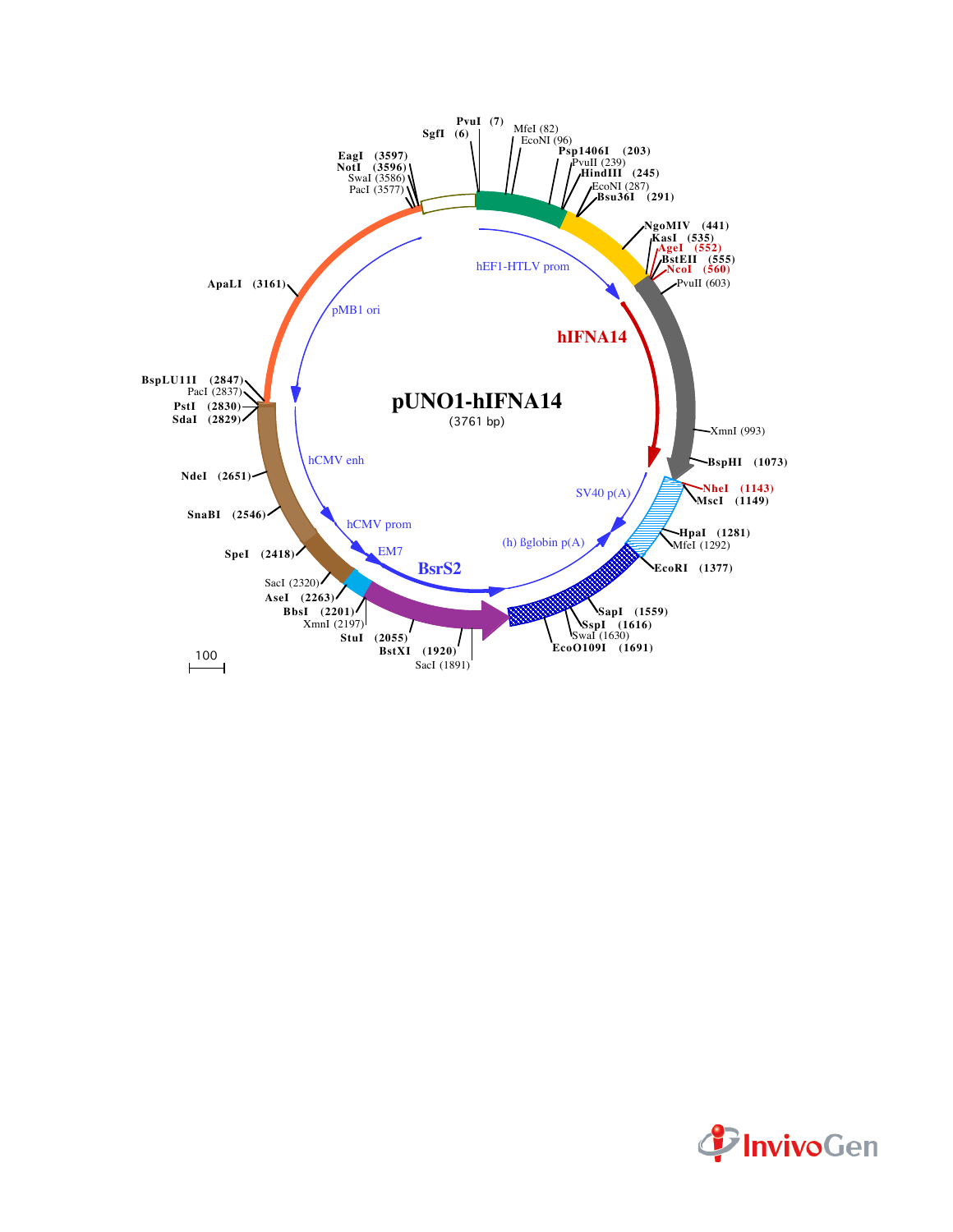**PvuI (7)**

 $\overline{\phantom{a}}$ 

 $\mathcal{L}_{\text{max}}$ 

MfeI (82) EcoNI (96)

|      | SgfI $(6)$<br>MfeI $(82)$<br>1 GGATCTGCGATCGCTCCGGTGCCCGTCAGTGGGCAGAGCGCACATCGCCCACATCCCCCGAGAAGTTGGGGGGAGGGGTCGGCAATTGAAC <b>G</b> GGTGCCTA                                                                                                                                                                                                                                                                                                                                                                                                                             | EcoNI(96)   |
|------|--------------------------------------------------------------------------------------------------------------------------------------------------------------------------------------------------------------------------------------------------------------------------------------------------------------------------------------------------------------------------------------------------------------------------------------------------------------------------------------------------------------------------------------------------------------------------|-------------|
|      | 101 GAGAAGGTGGCGCGGGGTAAACTGGGAAAGTGATGTCGTGTACTGGCTCCGCCTTTTTCCCGAGGGTGGGGGAACCGTATATAAGTGCAGTAGTCGCC                                                                                                                                                                                                                                                                                                                                                                                                                                                                   |             |
|      | $HindIII$ (245)<br>Bsu36I (291)<br>Psp1406I (203)<br>PvuII (239)<br>EcoNI (287)                                                                                                                                                                                                                                                                                                                                                                                                                                                                                          |             |
|      | 301 GCCATCCACGCCGGTTGAGTCGCGTTCTGCCGCCTCCCGCCTGTGGTGCCTCCTGAACTGCGTCCGCCGTCTAGGTAAGTTTAAAGCTCAGGTCGAGACC                                                                                                                                                                                                                                                                                                                                                                                                                                                                 |             |
|      | $NgoMIV$ (441)                                                                                                                                                                                                                                                                                                                                                                                                                                                                                                                                                           |             |
|      | <b>NcoI</b> (560)<br><b>BstEII</b> (555)<br>KasI (535)<br>AgeI (552)<br>501 TCTGTTCTGCGCCGTTACAGATCCAAGCTGTGACCGGCGCCTACCTGAGATCACCGGTCACCATGGCATTGCCCTTTGCTTTAATGATGGCCCTGGTGGT<br>1 MALPFALMMALVV                                                                                                                                                                                                                                                                                                                                                                      |             |
| 47▶  | PvuII $(603)$<br>601 GCTCAGCTGCAAGTCAAGCTGCTCTCTGGGCTGTAATCTGTCTCAAACCCACAGCCTGAATAACAGGAGGACTTTGATGCTCATGGCACAAATGAGGAGA<br>L S C K S S C S L G C N L S Q T H S L N N R R T L M L M A Q M R R<br>701 ATCTCTCCTTTCTCCTGCCTGAAGGACAGACATGACTTTGAATTTCCCCAGGAGGAATTTGATGGCAACCAGTTCCAGAAAGCTCAAGCCATCTCTGTCC<br>S P F S C L K D R H D F E F P Q E E F D G N Q F Q K A Q A<br>801 TCCATGAGATGATGCAGCAGACCTTCAATCTCTTCAGCACAAAGAACTCATCTGCTGCTTGGGATGAGACCCTCCTAGAAAAATTCTACATTGAACTTTT<br>80 L H E M M O O T F N L F S T K N S S A A W D E T L L E<br>K F<br>$Y \cup$<br>E. |             |
| 113  | XmnI (993)<br>O O M N D L E A C V I O E<br>VGVEE<br>T P L M N E D<br>- S<br>ILAVKKY<br><b>BspHI</b> (1073)<br>1001 TTCCAAAGAATCACTCTTTATCTGATGGAGAAGAAATACAGCCCTTGTGCCTGGGAGGTTGTCAGAGCAGAAATCATGAGATCCCTCTCTTTTTCAACAA<br>147▶ F O R I T L Y L M E K K Y S P C A W E V V R A E<br>M R S L S F S T<br><b>College</b>                                                                                                                                                                                                                                                     |             |
|      | MscI (1149)<br><b>NheI</b> (1143)<br>180 N L O K R L R R K D .<br><b>HpaI</b> (1281) MfeI (1292)                                                                                                                                                                                                                                                                                                                                                                                                                                                                         |             |
|      | 1201 ATGCAGTGAAAAAAATGCTTTATTTGTGAAATTTGTGATGCTATTGCTTTATTTGTAACCATTATAAGCTGCAATAAACAAGTTAACAACAACAATTGCA<br>EcoRI (1377)<br>1301 TTCATTTTATGTTTCAGGTTCAGGGGGGAGGTGTGGGAGGTTTTTTTAAAGCAAGTAAAACCTCTACAAATGTGGTATGG <b>AATTCTAAAATACAGCATAGCA</b>                                                                                                                                                                                                                                                                                                                         |             |
|      | 1401 AAACTTTAACCTCCAAATCAAGCCTCTACTTGAATCCTTTTCTGAGGGATGAATAAGGCATAGGCATCAGGGGCTGTTGCCAATGTGCATTAGCTGTTTG                                                                                                                                                                                                                                                                                                                                                                                                                                                                |             |
|      | SapI (1559)<br>1501 CAGCCTCACCTTCTTTCATGGAGTTTAAGATATAGTGTATTTTCCCAAGGTTTGAACTAGCTCTTCATTTCTTTATGTTTTAAATGCACTGACCTCCCAC                                                                                                                                                                                                                                                                                                                                                                                                                                                 |             |
|      | EcoO109I (1691)<br>$SspI$ (1616)<br>SwaI (1630)                                                                                                                                                                                                                                                                                                                                                                                                                                                                                                                          |             |
|      | 1701 ATAATATCCCCCAGTTTAGTAGTTGGACTTAGGGAACAAAGGAACCTTTAATAGAAATTGGACAGCAAGAAAGCGAGCTTCTAGCTTTAGTTCCTGGTGT<br><del>14</del> 11 •<br>N R T Y                                                                                                                                                                                                                                                                                                                                                                                                                               |             |
| 1364 | SacI (1891)<br>1801 ACTTGAGGGGGATGAGTTCCTCAATGGTGGTTTTGACCAGCTTGCCATTCATCTCAATGAGCACAAAGCAGTCAGGAGCATAGTCAGAGATGAGCTCTCT<br>I T T K V L K G N M E<br>I L V F C D P A Y D S I L E R<br>KLPILEE                                                                                                                                                                                                                                                                                                                                                                            |             |
|      | BstXI (1920)<br>1901 GCACATGCCACAGGGGCTGACCACCCTGATGGATCTGTCCACCTCATCAGAGTAGGGGTGCCTGACAGCCACAATGGTGTCAAAGTCCTTCTGCCCGTTG<br>103 CM GC P S V V R I S R D V E D S Y P H R V A V I T D F D K Q G N                                                                                                                                                                                                                                                                                                                                                                         |             |
|      | Stul (2055)<br>694 SVASGIAIA EACVTVRGIYA EIHVAS<br>E.<br>G<br>T K<br>- 11<br>- 11                                                                                                                                                                                                                                                                                                                                                                                                                                                                                        | T R         |
|      | 2101 TGATGGCCGCCCGACATGGTGCTTGTTGTCCTCATAGAGCATGGTGATCTTCTCAGTGGCGACCTCCACCAGCTCCAGATCCTGCTGAGAGATGTTGAA<br>36 I A A G V H H K N D E Y L M T I K E T A V E V L E L D Q Q S I N F                                                                                                                                                                                                                                                                                                                                                                                         | XmnI (2197) |
|      | BbsI (2201)<br>AseI (2263)<br>2201 GGTCTTCATGGTGGCCCTCCTATAGTGAGTCGTATTATACTATGCCGGATATACTATGCCGATGATTAATTGTCAAAACAGCGTGGATGGCGTCTCCAGCT<br>34 T K M 4                                                                                                                                                                                                                                                                                                                                                                                                                   |             |
|      | SacI (2320)<br>2301 TATCTGACGGTTCACTAAACGAGCTCTGCTTATATAGACCTCCCACCGTACACGCCTACCGCCCATTTGCGTCAATGGGGCGGAGTTGTTACGACATTTT                                                                                                                                                                                                                                                                                                                                                                                                                                                 |             |
|      | Spel (2418)<br>2401 GGAAAGTCCCGTTGATTTACTAGTCAAAACAAACTCCCATTGACGTCAATGGGGTGGAGACTTGGAAATCCCCGTGAGTCAAACCGCTATCCACGCCCAT                                                                                                                                                                                                                                                                                                                                                                                                                                                 |             |